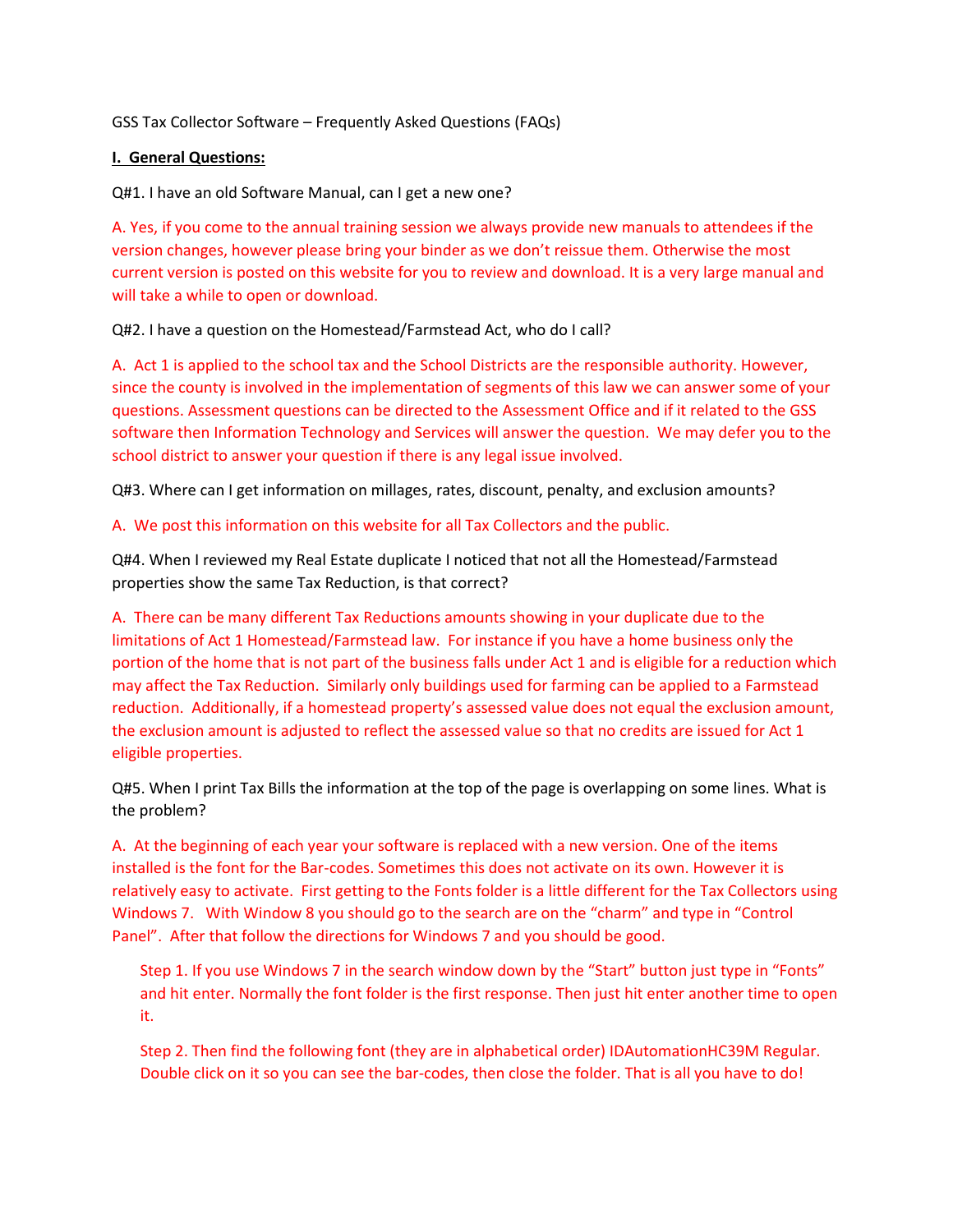For Tax Collectors with Vista, Windows XP, Windows 98, or Windows 95 click on the start button, then select control panel from the right side of the popup window. Then find and open the font's folder in the control panel and follow the instructions in Step 2. above to find the font and activate it

Q#6. At the end of the year as I'm turning in, my Act 169 report doesn't show all my transactions, why?

A. When you select the month for your Act 169 report before closing with the Treasurers Office make sure you select "January" for your final report. We know that you will likely do a few transactions that will occur after December  $31<sup>st</sup>$  and the January report is reserved for that purpose.

## **II. Payment Questions**

Q#1. If I receive a check for more than the amount of the tax can I accept it?

A. Yes, enter the full amount of the check in the Payment Information Amount field. When the software prompts you "Do you want to accept the payment" click on the "Yes" button. The software will then ask if you want to apply a refund and show the amount. You should apply the refund! This will show on the receipts for deposit report showing the amount of the refund thereby putting your audit trail in place. Don't forget that you will need to Distribute Refunds (page 76 in your manual) after applying them!

Q#2. I received a bill past the end of a period but it was postmarked for the prior period. Can I receive the payment as a prior period payment?

A. Yes, the software allows you to change the "Date Received" to allow you to adjust for these types of issues. On your payment screen click on the "Change Date" button and then enter the date you want the payment received for. Remember you must hit your "Tab" key to apply the change. Note: Changing a Date Received does not change the day the payment was received in the system only the amount that you can accept as a full payment. Your receipt for this payment will still be tagged for the day you entered the payment in the system (system date), but will include a "Date Received" annotation to show the payment reflects when it was applied to a period.

## Q#3. Can I take partial payments?

A. No, unless payments are allowed by a Taxing Authority as installments! By law you are not allowed to receive partial payments of tax so the software does not allow for that! However, you can receive each Tax Authorities portion separately or take an installment Payment. This payment may help those taxpayers who cannot pay a multi-authority bill at once. Currently only the School Districts allow installment payments.

Q#4. I have numerous bills that are paid by one large check, for example a Mortgage Company, is there any way to save time processing these bills?

A. Yes, the software can remember the payment information of the previous bill and apply it to the current payment. When you do these bills get them in a stack so you can process them consecutively. You will need to enter the payor information for the first payment and the check number used. Then as you process each consecutive payment you can just click on the "Previous Payor Information" button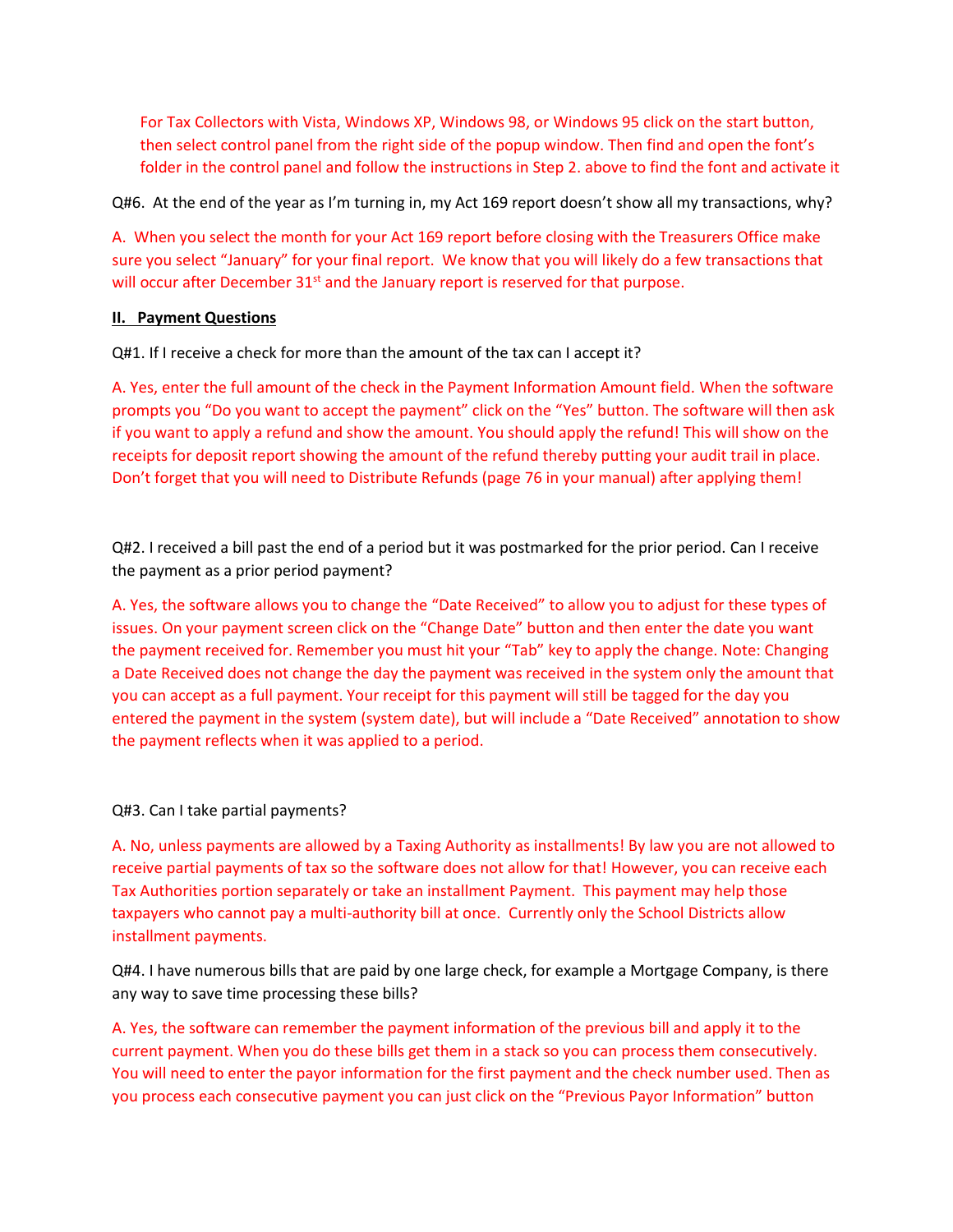and "Previous Check #" button to load that data. A caution though, make sure the appropriate tax authorities are checked (left side of Payment Information screen) for each bill you process. The software also holds that information the same as the previous bill!

Q#5. Can I process an installment payment ( $1<sup>st</sup>$  payment) if they did not meet the deadline to begin the program?

A. No, by law the taxpayer must have the  $1<sup>st</sup>$  payment made at Face (as stated on the installment payment coupon) to use the installment payment plan! The software will color the 1<sup>st</sup> installment payment red once the deadline has passed and will not let you enter the payment.

Q#6. Can I receive the installment payments out of sequence?

A. No, the software requires entry in sequence. If a taxpayer sends them to you out of sequence you may need to notify them that this occurred as a payment may have been lost in the mail.

Q#7. A taxpayer using installments was delinquent with the 2<sup>nd</sup> payment, can I receive the 3<sup>rd</sup> payment at Face?

A. Yes, except for the 1<sup>st</sup> payment that must be received at Face each installment payment stands alone and based on the date paid will determine if it is at Face or Penalty.

III. Adjustment Questions

Q#1. I have a property that needs the Homestead/Farmstead Exclusion removed, can I do it?

A. Yes, to remove a Homestead/Farmstead status just uncheck the "Homestead/Farmstead" checkbox in the Property Description portion of the screen and then you must enter one of the assessment fields (either Assessed Land or Assessed Improvements, it must have a value showing) by clicking your mouse in them and then "Tab" back out, this forces the recalculation to occur.

Q#2. I have a property that needs Homestead/Farmstead applied to it, can I do that?

A. Yes, this is a little more involved but it can be done. First though you will need to call the Assessment Office and find out what the Homestead and Farmstead (H/F) Values are on this property. These mounts could limit the amount of the exclusion your School District provided for H/F exclusion amount that you can apply to this parcel! Go to adjust an existing tax bill and enter the bill you wish to adjust. In the Property Description portion click on the checkbox next to "Homestead/Farmstead" to select the status. This action will then show the Installment Payments fields and the Exclusion fields. You must now determine if the H/F Values (you received from Assessment) will affect the exclusion you can apply. This is simple, if the H/F Value is less than the corresponding exclusion use the lower figure and put it in the appropriate exclusion field. If it is not less then enter the full exclusion amount into the appropriate field. When you are done with this please click on either one of the Assessment fields (Land or Improvements) and then Tab out to force the recalculation. As always you will need to enter the reason before accepting the adjustment!